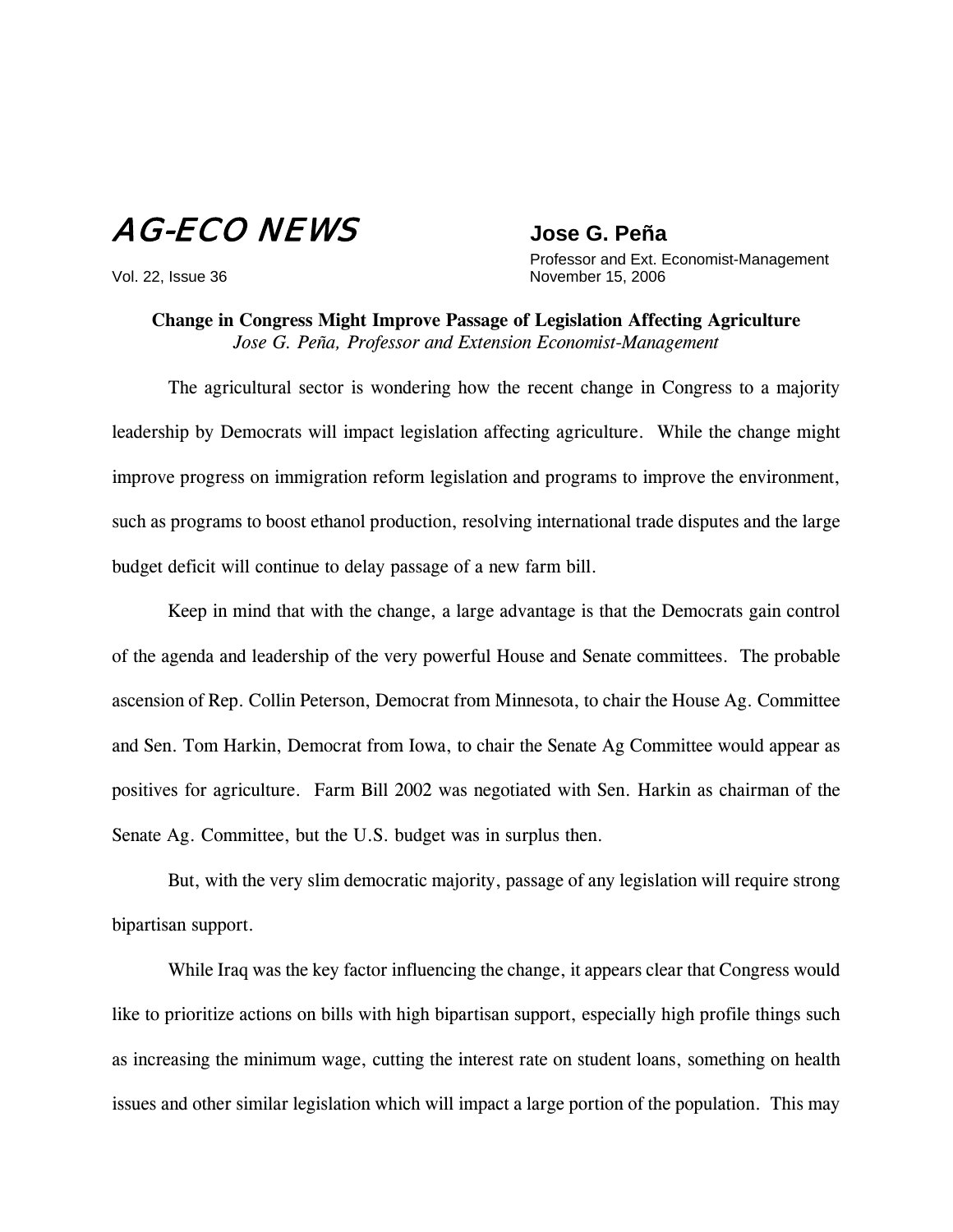mean that debate over potential provisions of Farm Bill 2007 may not be a priority, for now, especially since the large budget deficit and the suspension of the Doha round of the World Trade Organization (WTO) talks will bog down negotiations.

To renew or rewrite the current farm bill, the U.S. may first try to resolve trade problems in the WTO. But given the current state of negotiations, this may not be possible. Developing countries argue that big subsidy payments by the Europeans, Japanese and U.S. distort export markets. The U.S., EU, and other developed countries want developing nations to open their markets to imported agricultural products, industrial goods and services, activities they are unwilling to do. Their primary defensive goal in international trade negotiations is to protect domestic production in some key industries, such as agriculture.

To reinvigorate the Doha talks in the WTO, Congress, now with a democratic majority, would have to be willing to enact some farm-subsidy cuts, a move which appears highly unlikely.

In addition, trade promotion authority, which gives the president special trade-negotiating authority without congressional amendments, and critical to facilitate a trade agreement, is up for renewal in July 2007. Prior to this congressional change, some democratic congressmen opposed giving this. Now, some want to extend trade preferences for Africa, the Caribbean Basin, and the Andean nations until 2020 and may facilitate a compromise in extending this authority to the president.

## **Immigration Reform**

Generally, the Democratic leadership and the Administration agree on the need for comprehensive immigration legislation that includes a guest-worker program, some sort of legalization for undocumented workers already in the U.S., a tougher enforcement system requiring employers to verify that workers are legal residents of the U.S., and stepped-up border